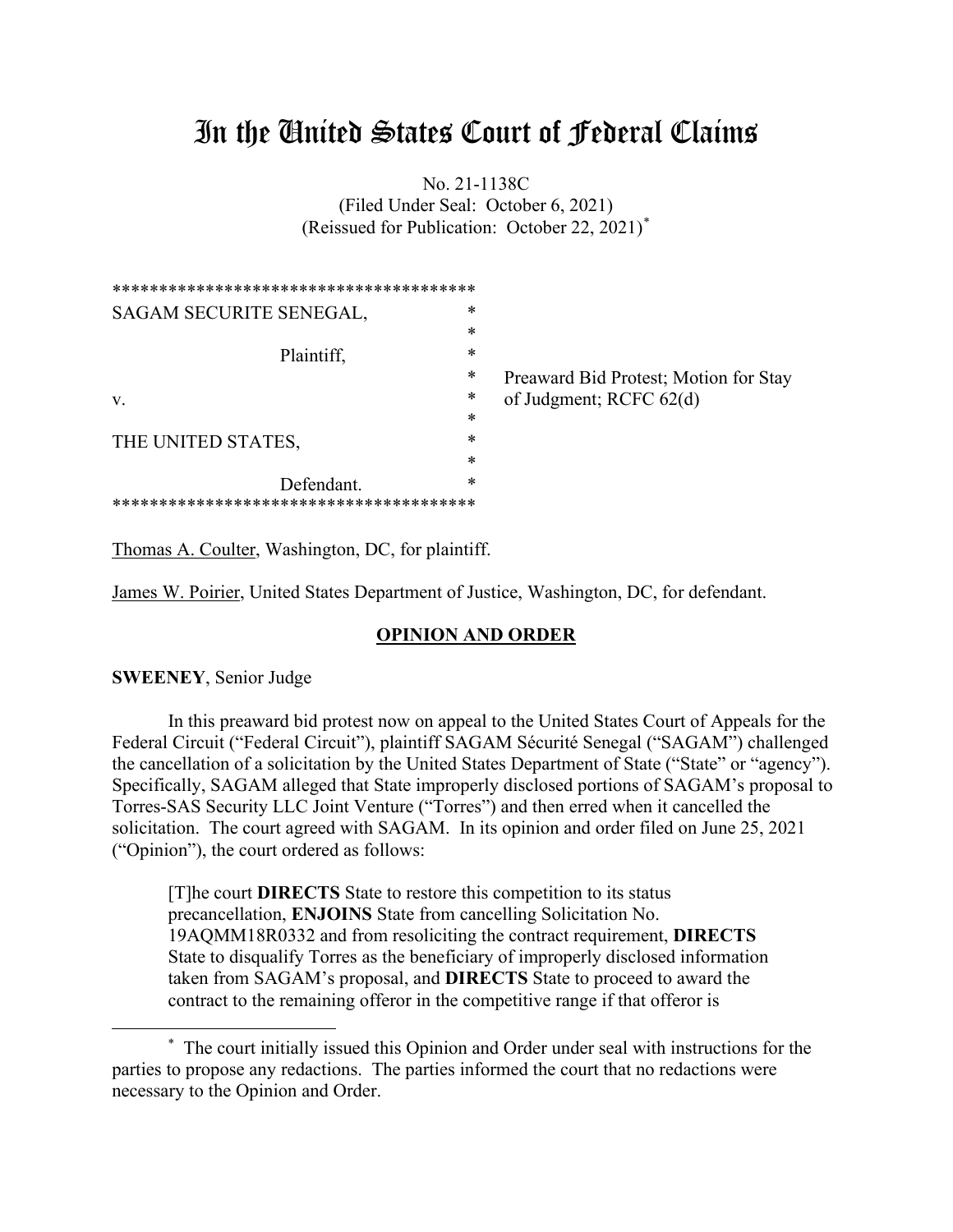determined to be responsible.

SAGAM Securite Senegal v. United States, No. 21-1138C, 2021 WL 3140559, at \*18 (Fed. Cl. June 25, 2021).

Defendant filed a notice of appeal on August 19, 2021. Then, on August 30, 2021, defendant filed a motion for a partial stay "of the enforcement of the judgment entered on June 25, 2021 so that we may appeal." Def.'s Mot. 1. The only aspect of the court's judgment that defendant does not seek to stay is the directive that State not issue a new solicitation for the contract requirement.

SAGAM filed its opposition brief on September 13, 2021; defendant filed its reply brief on September 20, 2021. Defendant's motion is thus ripe for resolution. For the reasons stated below, the court denies defendant's motion.<sup>1</sup>

# **I. BACKGROUND**

To provide the proper context for its ruling, the court recites much of the background included in the Opinion. See SAGAM, 2021 WL 3140559, at \*1-2. For the same reason, the court also reproduces the section of the Opinion that explains how the court's injunction was tailored to address both the egregious violation of procurement integrity principles by the contracting officer ("CO") and the interests of the parties moving forward. See id. at \*16-18.

# **A. The Competition Produces a Competitive Range of Two Offerors and an Award by State to Torres**

For approximately thirty-five years, SAGAM has been providing local guard services to the United States embassy in Dakar, Senegal. State issued Solicitation No. 19AQMM18R0332 for the continuation of these services on April 19, 2019. The awardee would perform contract services for a base year, with the possibility of extending performance for four option years. Award would be made to the lowest price, technically acceptable proposal.

Three offerors submitted proposals: SAGAM, Torres, and SAKOM Services WI LLC ("SAKOM"). None of the proposals was acceptable to State as submitted. Although the agency believed that both SAGAM and Torres could render their proposals acceptable through discussions, SAKOM's proposal was eliminated from the competitive range. Once discussions had occurred and revised proposals were evaluated, both SAGAM and Torres were deemed to have submitted acceptable proposals.

State then initiated further discussions with both offerors. The CO sent discussion letters requesting further information and a best and final offer from each offeror by December 13, 2019. The CO included a number of very specific items in its discussion letter with Torres that disclosed specific elements of SAGAM's proposal.

<sup>&</sup>lt;sup>1</sup> Two other motions are pending in this matter but these address unrelated topics.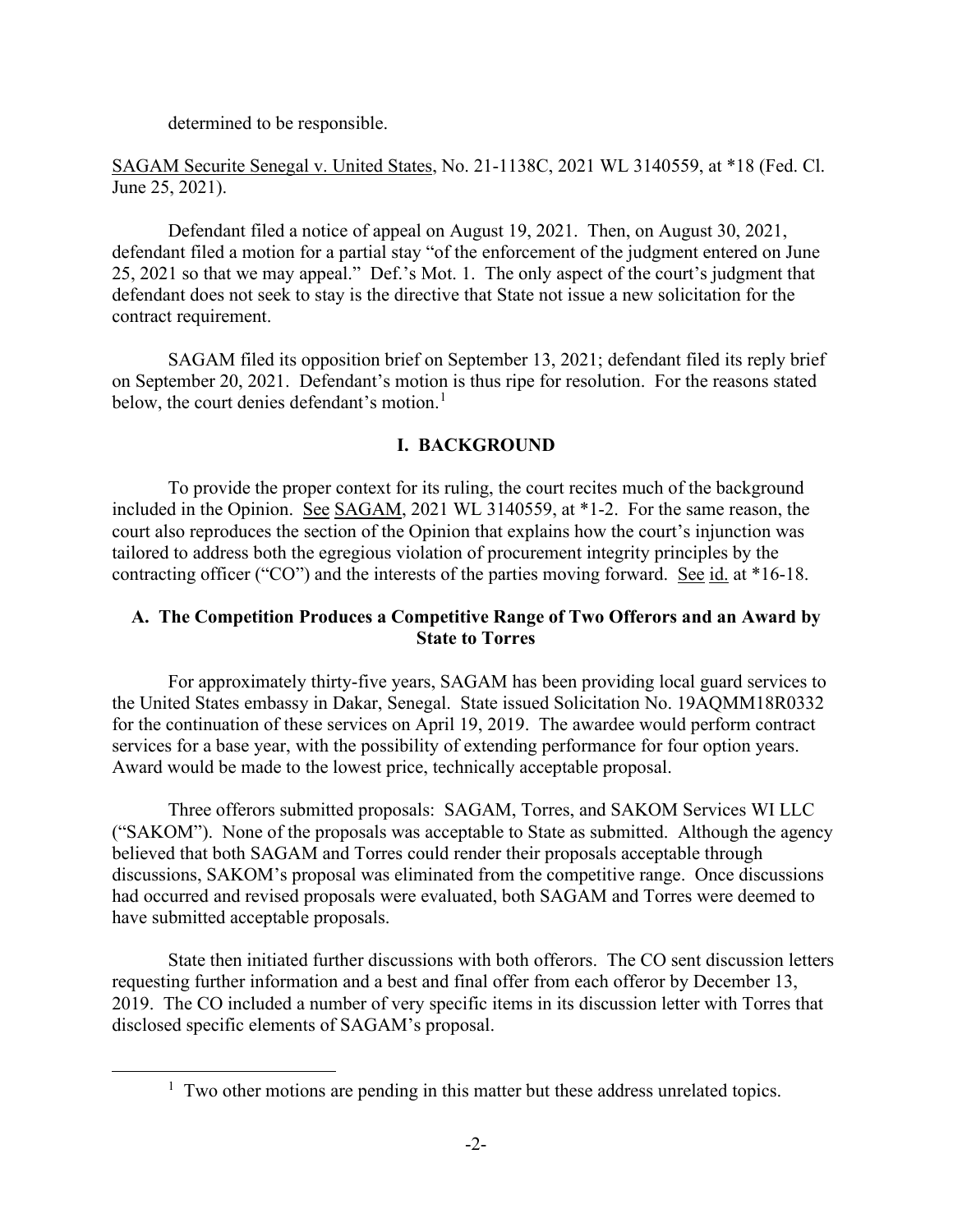Once State received the final, revised proposals from SAGAM and Torres, it chose Torres as the awardee because of Torres's lower price. The agency notified SAGAM on March 10, 2020, that Torres had been selected for award.

#### **B. The First Corrective Action Taken by State**

On March 17, 2020, SAGAM lodged a protest at the Government Accountability Office ("GAO") to challenge the agency's award decision. SAGAM alleged that Torres's employee compensation plan was not technically acceptable because Torres's price was unreasonable and unrealistic. On April 8, 2020, State filed a notice of corrective action, informing the GAO that the agency would make a new award decision once further evaluation procedures and, potentially, further discussions and proposal revisions, were complete.

There is no documentation in the record as to State's corrective action between April 14, 2020, and November 18, 2020, when an internal memorandum was circulated by the CO on the topic of a possible Procurement Integrity Act ("PIA") violation in this procurement. Therein, the CO acknowledged that she took information from SAGAM's compensation plan to request additional clarifications regarding Torres's compensation plan. The CO also concluded that the disclosure caused an impact on the procurement, a view that was shared by the contracting hierarchy at State. At the conclusion of the CO's memorandum, a box was checked to indicate that the agency's Head of Contracting Activity ("HCA") concurred with her assessment that a procurement integrity violation had an impact on the procurement, and further stated that the contacting officer must cancel the solicitation.

#### **C. The Second Corrective Action Taken by State**

On December 2, 2020, State emailed SAGAM a notice of solicitation cancellation. As part of that notice, the agency stated that the solicitation was being cancelled because State violated the PIA and the PIA violation impacted the procurement. In the notice, the agency also announced its intention to issue a new solicitation in the near future. SAGAM was invited to compete, once again, for the contract requirement, as was Torres. Although SAGAM attempted to protest the cancellation of the solicitation at the GAO, the GAO dismissed the protest as untimely. The GAO's decision issued on March 22, 2021.

#### **D. The Court's Ruling on the Merits of SAGAM's Protest**

On March 30, 2021, SAGAM filed a protest in this court challenging the cancellation of the solicitation by State, i.e., the agency's second corrective action. The narrow question before the court was whether State's decision to cancel the tainted solicitation and to issue a new solicitation was rational in light of the CO's PIA violation. SAGAM contended that

State's only rational course of action, once the PIA violation was uncovered by the agency's legal staff, was to disqualify Torres from the competition. [Further,] the cancellation decision violated various fairness provisions in the Federal Acquisition Regulation ("FAR"), codified in Title 48 of the Code of Federal Regulations.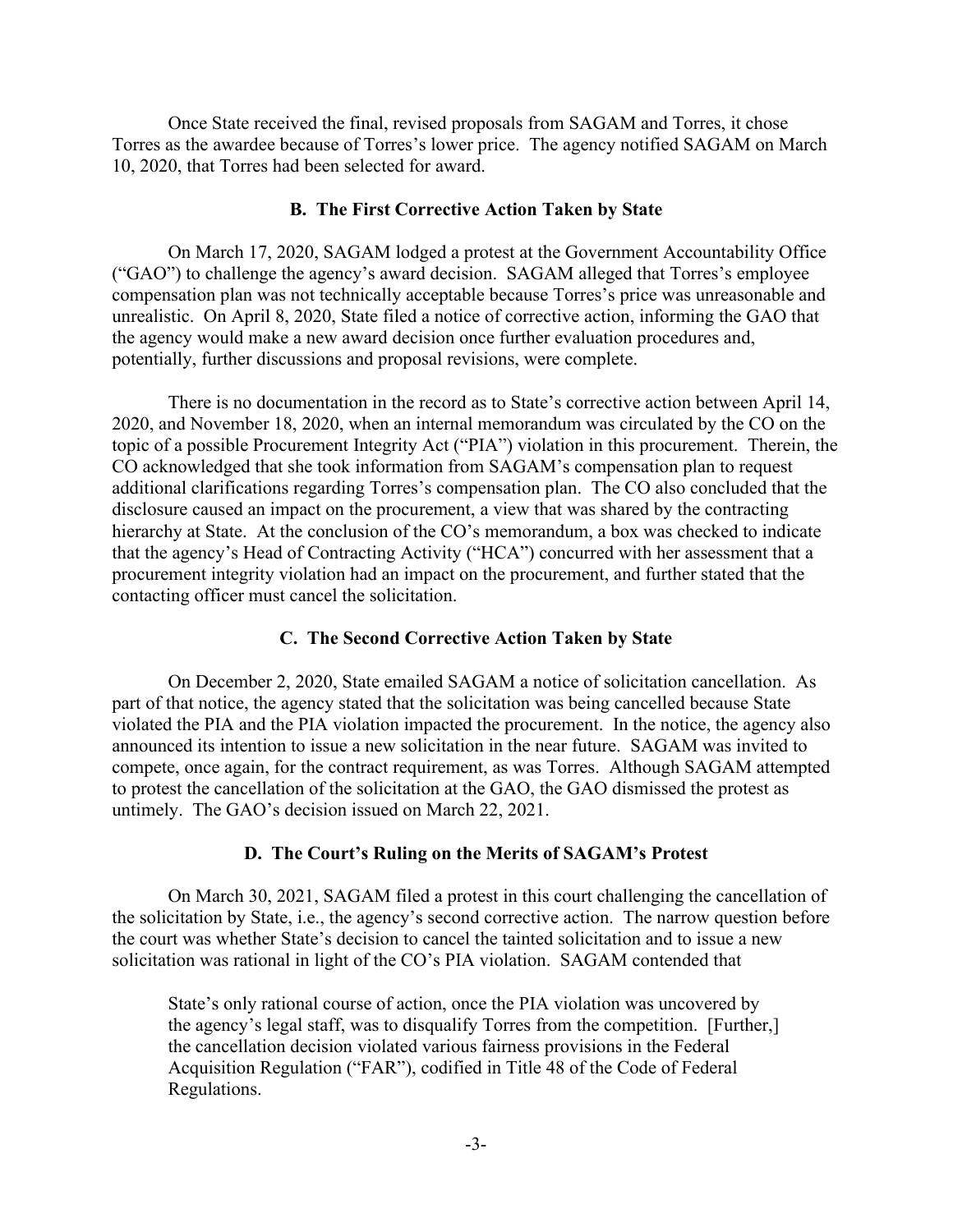Id. at \*4. The court agreed, and continues to agree, with both of these assertions.

As explained in its Opinion, the record showed an undisputed violation of the PIA by the CO. Simply put, the CO shared elements of SAGAM's proposal with Torres so that Torres could improve its proposal:

The information in SAGAM's proposal that was passed by the CO to Torres related to the exigencies of complying with local labor laws and labor agreements in Senegal and set forth SAGAM's understanding of those local conditions. This understanding was essential to SAGAM's plan for the compensation and benefits that would be provided to its guard force.

Id. at \*6. The disclosed information was lifted directly from footnotes to a detailed chart in SAGAM's proposal. That chart

included citations to provisions of laws and labor agreements to explain specific cost categories in SAGAM's proposal, so as to provide State with the rationale for the costs of contract performance proposed by SAGAM. The information conveyed by the CO to Torres was not simply a general reference to publicly available laws and labor agreements–each of SAGAM's citations to these laws and agreements was linked to specific aspects of contract performance and contract costs.

Id. (citation omitted). The court concluded that the CO violated the PIA by sharing SAGAM's cost and pricing data with Torres, and also violated fundamental fairness provisions of the FAR.

The court then reviewed, under the arbitrary and capricious standard, State's decision to not disqualify Torres, cancel the existing solicitation, and simply resolicit the contract requirement. The court found that State's corrective action was irrational because "cancellation does nothing to remedy the improper disclosure to Torres–cancellation of the solicitation followed by the issuance of a new solicitation, as is contemplated here, merely perpetuates the agency's procurement error so that Torres can continue to benefit from the CO's unfairness to SAGAM and her violation of the PIA." Id. at \*7. The court further observed that once the legal department at State had uncovered the CO's PIA violation, "the CO and State acknowledged that a PIA violation occurred but failed to take steps which would restore fairness to this procurement." Id. at \*8.

In these unusual circumstances, where State turned a blind eye to the unfairness of its cancellation decision, its corrective action was arbitrary and capricious, notwithstanding the deference required under the standard of review articulated by the Federal Circuit in Dell Federal Systems, L.P. v. United States, 906 F.3d 982 (Fed. Cir. 2018). The court agreed with SAGAM that "that the integrity of this procurement was tainted, and that any reasonable corrective action was required to address, in some substantive way, the fact that Torres now possesses competition-sensitive information that it has no right to possess." SAGAM, 2021 WL 3140559, at \*10. The court compared the facts of this case to other protests where information was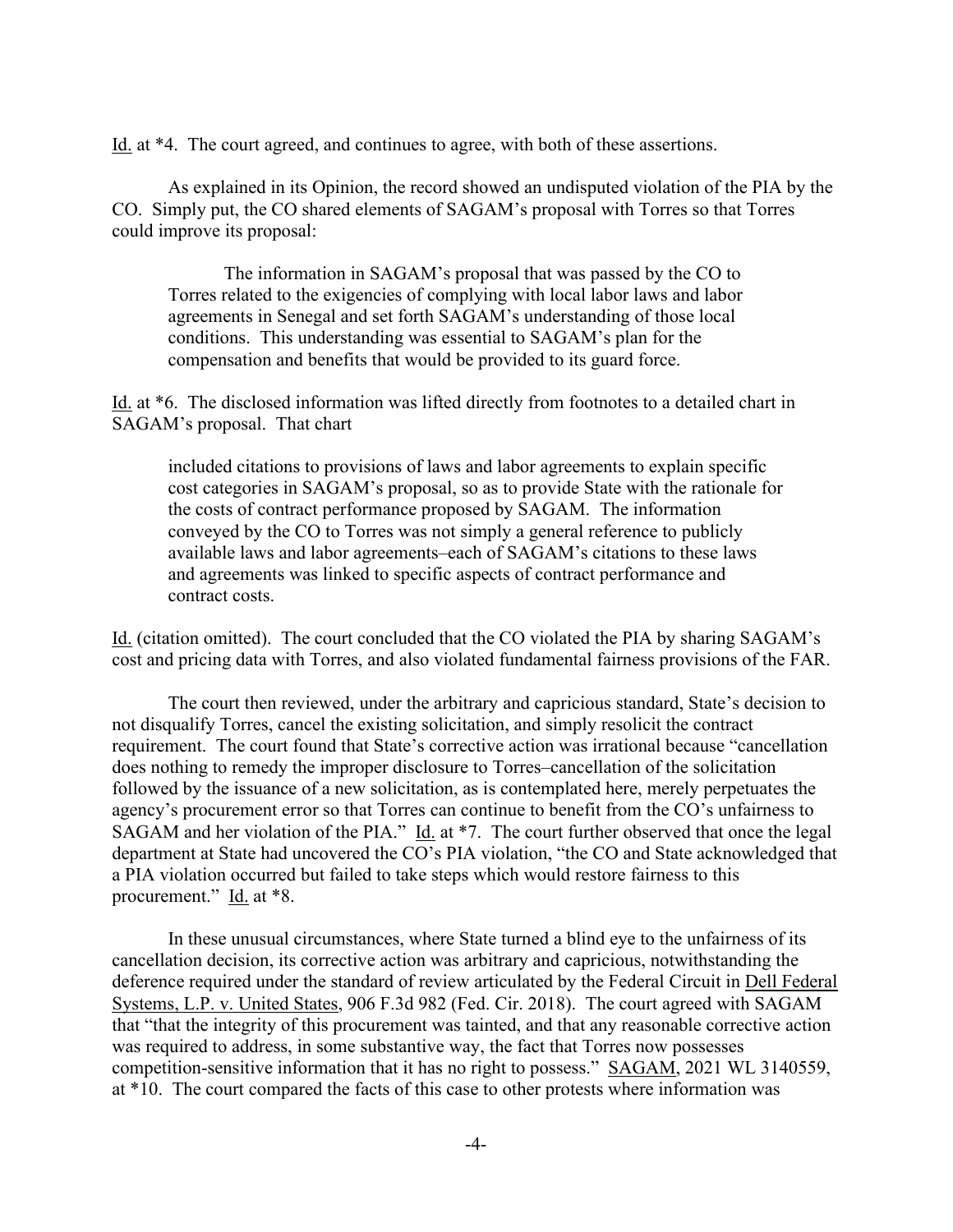improperly shared with an offeror and concluded that "[d]isqualification is a tool that can level the competitive playing field." Id. at \*13 (citing Guardian Techs. Int'l, B-270213 et al., 96-1 CPD ¶ 104 (Comp. Gen. Feb. 20, 1996)). Indeed, the court held that in the unique circumstances of this procurement, the only rational corrective action that would cure the CO's PIA violation and preserve competitive fairness was the disqualification of Torres.

#### **E. Tailored Injunctive Relief**

After reaching its conclusion on the merits of SAGAM's protest, the court determined that injunctive relief was appropriate and then analyzed how that relief should be tailored: $2$ 

In addition to prevailing on the merits of its protest, SAGAM has established that it will suffer irreparable harm if the court withholds injunctive relief, that the balance of hardships tips in its favor, and that an award of injunctive relief is in the public interest. Thus, the issuance of a permanent injunction is warranted. In issuing a permanent injunction, this court tailors that relief so that any harm to the government, private parties, and the public interest is minimized. E.g., Heritage of Am., LLC v. United States, 77 Fed. Cl. 66, 79 (2007). Having considered the parties' recommendations as to the terms of a permanent injunction (all of which are unacceptable to the agency), the court imposes an injunction that will safeguard fundamental fairness principles.

At the outset, the court rejects defendant's favored choice among the actions proposed by the parties: there is no need to remand the agency's cancellation and resolicitation plan to the HCA to obtain a second opinion as to whether the plan is rational and whether the agency should reconsider its decision not to disqualify Torres. It is now time to fix the mess that State has made of this procurement, without further delay.

The only effective solution here is to restore this competition to its status before cancellation by enjoining the cancellation of the solicitation, enjoining any resolicitation of the requirement, disqualifying Torres as the beneficiary of improperly disclosed information taken from SAGAM's proposal, and having the agency proceed to award the contract to the only remaining offeror in the competitive range (i.e., SAGAM), if that offeror is found to be a responsible offeror. Cf. Parcel 49C Ltd. P'ship v. United States, 31 F.3d 1147, 1154 (Fed. Cir. 1994) (holding that, in the context of an improper cancellation, the proper "injunctive remedy merely restores the status quo ante the illegal cancellation"). This solution is the only one that cures the PIA violation and does not penalize SAGAM for the improper behavior of the CO.

Defendant argues, nonetheless, that the court does not have the power to compel the award of a contract to a particular offeror. It is true that the "[s]election of a contractor among the [offerors] and award of the contract are

 $2$  The court has expanded two short citations into full citations in this quotation.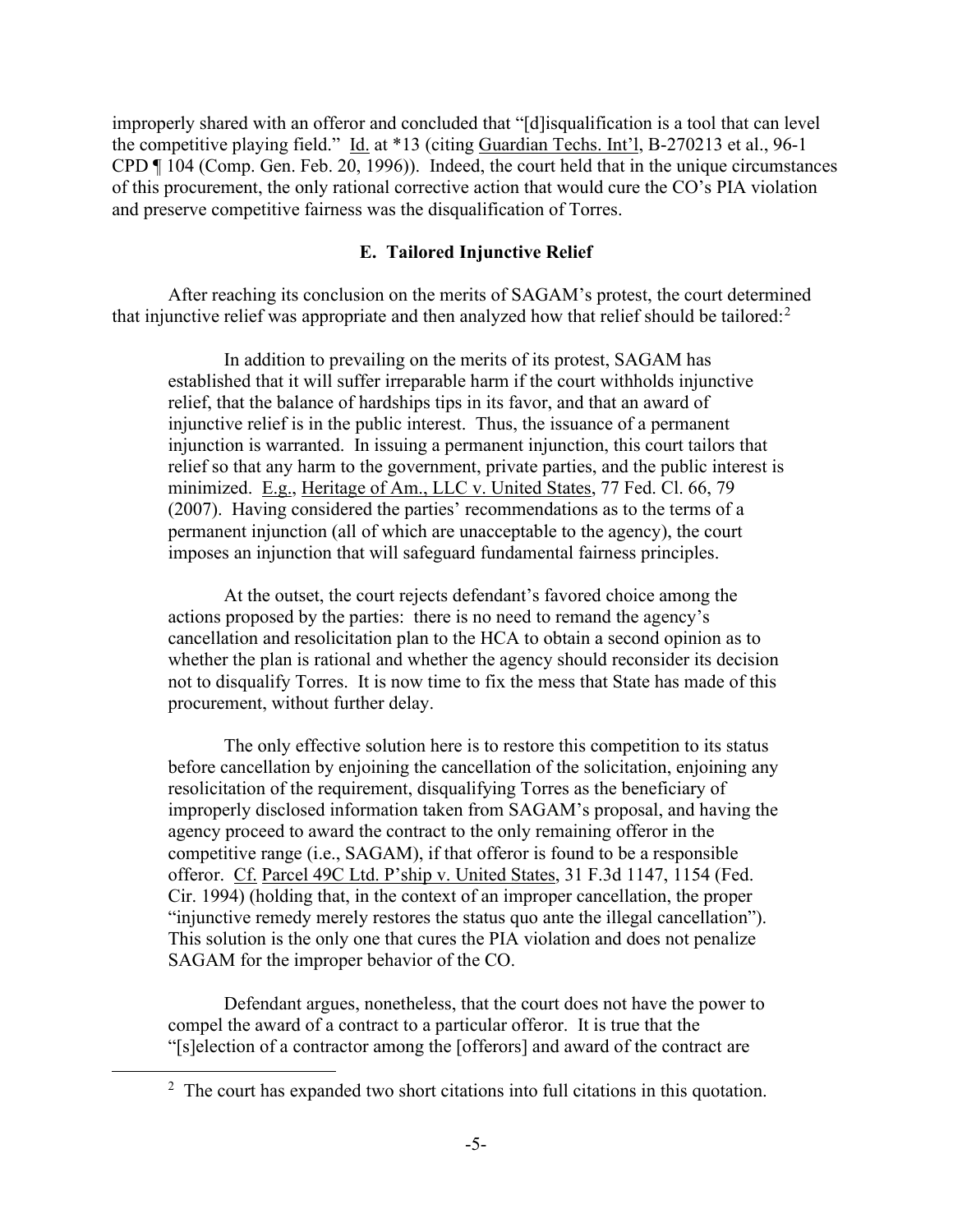improper exercises of the court's authority." CCL Serv. Corp. v. United States, 43 Fed. Cl. 680, 688 (1999); see also Scanwell Lab'ys, Inc. v. Shaffer, 424 F.2d 859, 869 (D.C. Cir. 1970) ("It is indisputable that the ultimate grant of a contract must be left to the discretion of a government agency; the courts will not make contracts for the parties."). But here the court did not make a competitive range of one–that circumstance is the product of the agency's evaluation of SAGAM's and Torres's proposals and the contamination of this procurement by the CO. The injunction in this matter bars the agency's cancellation of the solicitation and resolicitation, as both of these actions are arbitrary, capricious, and violate fairness standards, and simply requires the government to "eliminate the . . . taint of the prior proceedings." CACI, Inc.-Fed. v. United States, 719 F.2d 1567, 1575 (Fed. Cir. 1983). The court does not thereby make a contract between State and SAGAM, it instead requires State to implement its only remaining lawful option in this procurement. See Great Lakes Dredge & Dock Co. v. United States, 60 Fed. Cl. 350, 371 (2004) (enjoining the agency in that protest "from proceeding with performance of the contract with any entity other than [the protestor] provided that the Corps finds [the protestor] to be a responsible contractor").

This court has enjoined the improper cancellation of a solicitation on a number of occasions. E.g., Tolliver Grp., Inc. v. United States, 151 Fed. Cl. 70, 120 (2020). In rare circumstances, this type of injunction leaves the agency with only one lawful option, award to the protestor. The following passage from Parcel 49C discusses the effect of an injunction that was not very different from the injunction required here:

In this case, . . . the trial court did not order the award of the contract to Parcel 49C. Instead, the trial court properly enjoined the illegal action and returned the contract award process to the status quo ante any illegality. Before the illegal cancellation, [the General Services Administration] had announced the intended award to Parcel 49C. The court's injunction, however, does not order the award of the contract to Parcel 49C. The court's order merely restores the posture of the process before the illegal cancellation. The award process is not complete. The process will commence from where it left off with the contract award flowing from an orderly and lawful proceeding. The Court of Federal Claims' injunction has the effect of returning [the solicitation] to its pre-cancellation posture and removing the illegal taint.

31 F.3d at 1153 (emphasis added). In that protest, "[t]he Government retain[ed] the power to proceed with its award process or to terminate the award process for any legal reason." Id. at 1154 (emphasis added). Here, State has the discretion to terminate the award process if SAGAM is not a responsible offeror, but there are no other lawful reasons that permit State to avoid an award to SAGAM.

Defendant also argues that the disqualification of Torres is beyond the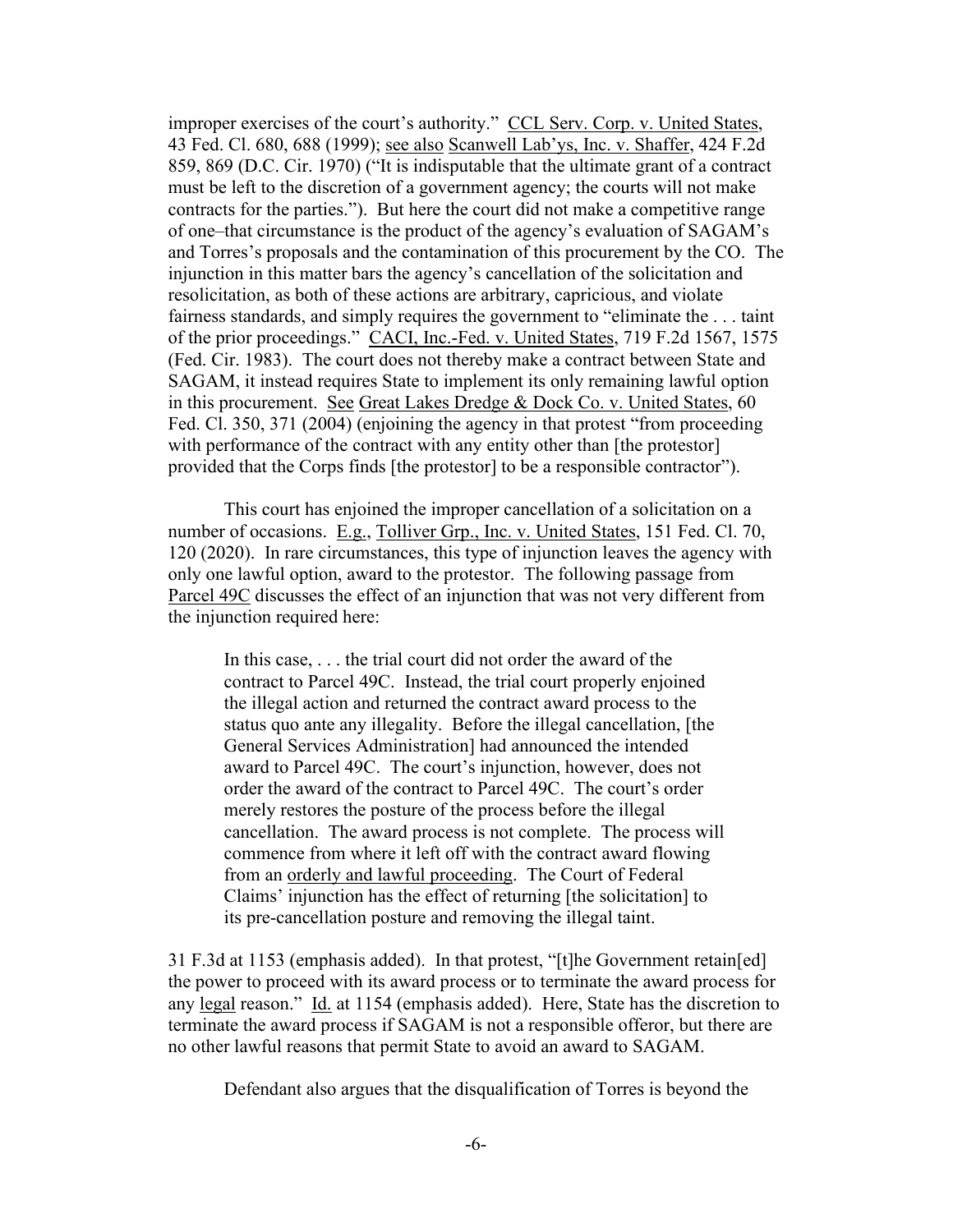power of the court, relying on Axiom Resource Management, Inc. v. United States, 564 F.3d 1374 (Fed. Cir. 2009). According to defendant, this court would "step into the shoes of the contracting officer" were it to disqualify Torres from the competition. Def.'s Suppl. Br. 12 (citing Axiom, 564 F.3d at 1381-82). The referenced passage from Axiom, however, criticizes the trial court for conducting a de novo review of potential organizational conflicts of interests, instead of reviewing the record of the procuring agency's conduct under the arbitrary and capricious standard. Here, State's failure to disqualify Torres after the discovery of the CO's PIA violation was arbitrary, capricious, and fundamentally unfair in contravention of the FAR. In directing the agency to disqualify Torres, the court has adhered to the standard of review in both Axiom and Dell Federal.

Finally, defendant raises concerns that the contract award to SAGAM will pose a number of risks for State and even for SAGAM. Having duly considered these concerns, the court notes that the difference between SAGAM performing extensions of the incumbent contract through March 31, 2022, and performing the base year of a new contract, which includes four option years, through the summer of 2022, does not appear to have much impact on the risks identified in the CO's declaration. The court is not persuaded that the risks identified by the CO, in these circumstances, outweigh the importance of the permanent injunction in favor of SAGAM.

<u>Id.</u> at  $*16-18$ .

#### **F. Defendant's Motion for a Partial Stay of the Court's Judgment**

In the motion now before the court, defendant argues both that the court erred when it found State's corrective action to be irrational, and that the court lacked the authority to enter the injunction in favor of SAGAM that directs State to take certain actions in this procurement. Defendant also argues that the judgment compels State to make an award decision that will moot its appeal before the Federal Circuit, and that the loss of the government's opportunity to appeal the court's judgment constitutes irreparable harm. SAGAM opposes the motion and the court deems oral argument unnecessary.

#### **II. DISCUSSION**

#### **A. Standard of Review**

"Unless a court issues a stay, a trial court's judgment . . . normally takes effect despite a pending appeal." Coleman v. Tollefson, 575 U.S. 532, 539 (2015). A stay of the execution of a judgment pending appeal is "an intrusion into the ordinary processes of administration and judicial review." Nken v. Holder, 556 U.S. 418, 427 (2009) (quoting Va. Petroleum Jobbers Ass'n v. Fed. Power Comm'n, 259 F.2d 921, 925 (D.C. Cir. 1958) (per curiam)). It "is not a matter of right, even if irreparable injury might otherwise result to the appellant." Id. (quoting Virginian Ry. Co. v. United States, 272 U.S. 658, 672 (1926)). Therefore, a court should not "reflexively hold<sup>[]</sup> a final order in abeyance pending review." Id. Nevertheless, it is well settled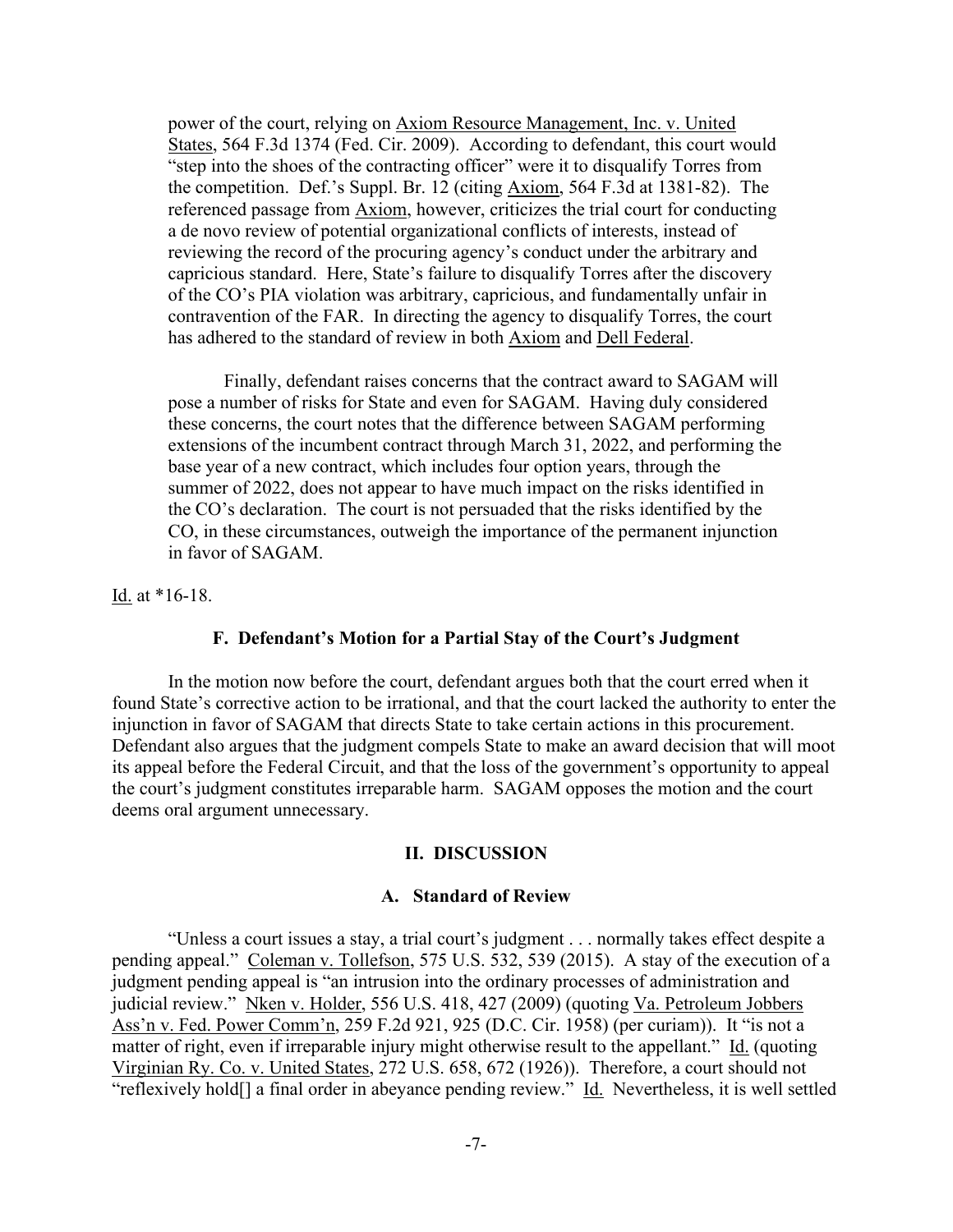that the power to stay execution of a judgment pending appeal is "part of [a court's] traditional equipment for the administration of justice." Scripps-Howard Radio, Inc. v. FCC, 316 U.S. 4, 9-10 (1942).

Pursuant to Rule 8 of the Federal Rules of Appellate Procedure, a motion to stay execution of the trial court's judgment pending appeal ordinarily must be filed in the trial court first. See Fed. R. App. P. 8(a)(1)(A); see also Wolfchild v. United States, 108 Fed. Cl. 578, 583 (2013) ("Notwithstanding the pendency of an appeal, a motion for stay should first be filed in the trial court."). If the trial court denies the motion, the applicant may seek the same relief in the appellate court. Fed. R. App. P.  $8(a)(2)(A)(ii)$ .

In entertaining a motion to stay a judgment brought under Rule 62(d) of the Rules of the United States Court of Federal Claims ("RCFC"), the court considers four factors: (1) whether the moving party has made a strong showing that it is likely to succeed on the merits; (2) whether the moving party will be irreparably injured absent the requested relief; (3) whether the requested relief will substantially injure the other parties interested in the proceeding; and (4) the public interest. Hilton v. Braunskill, 481 U.S. 770, 776 (1987); Standard Havens Prods., Inc. v. Gencor Indus., Inc., 897 F.2d 511, 512 (Fed. Cir. 1990); Alaska Cent. Express, Inc. v. United States, 51 Fed. Cl. 227, 229 (2001). The court need not assign each factor equal weight. Standard Havens, 897 F.2d at 512.

Consequently, relief is appropriate where the moving party "'establishes that it has a strong likelihood of success on appeal, or where, failing that, it can nonetheless demonstrate a substantial case on the merits,' provided the other factors militate in [its] favor." Id. at 513 (quoting Hilton, 481 U.S. at 778). When the equitable factors weigh decidedly in the moving party's favor, "it will ordinarily be enough that the [moving party] has raised questions going to the merits so serious, substantial, difficult and doubtful, as to make them a fair ground for litigation." Id. (quoting Hamilton Watch Co. v. Benrus Watch Co., 206 F.2d 738, 740 (2d Cir. 1953)); accord Alaska Cent., 51 Fed. Cl. at 230 ("[I]f the equities weigh heavily in favor of maintaining the status quo, this court may grant an injunction under RCFC 62([d]) where the question raised is novel or close, especially when the case will be returned to the trial court should the movant succeed.").

#### **B. Analysis**

#### **1. Likelihood of Success on the Merits**

Defendant first argues that it was not irrational for State to cancel the solicitation and resolicit the contract requirement without disqualifying Torres. As the court has explained, however, a corrective action that does not address the CO's improper disclosure to Torres is fundamentally flawed and irrational. Nothing in defendant's motion persuades otherwise.<sup>3</sup>

 $3$  Curiously, defendant argues that the court "never clearly held that State's corrective action was an irrational response to the flaw in the 2019 procurement, considered alone." Def.'s Mot. 4. That is incorrect. The court concluded that the agency's notice of corrective action, which included an invitation to Torres to compete in a new procurement for the contract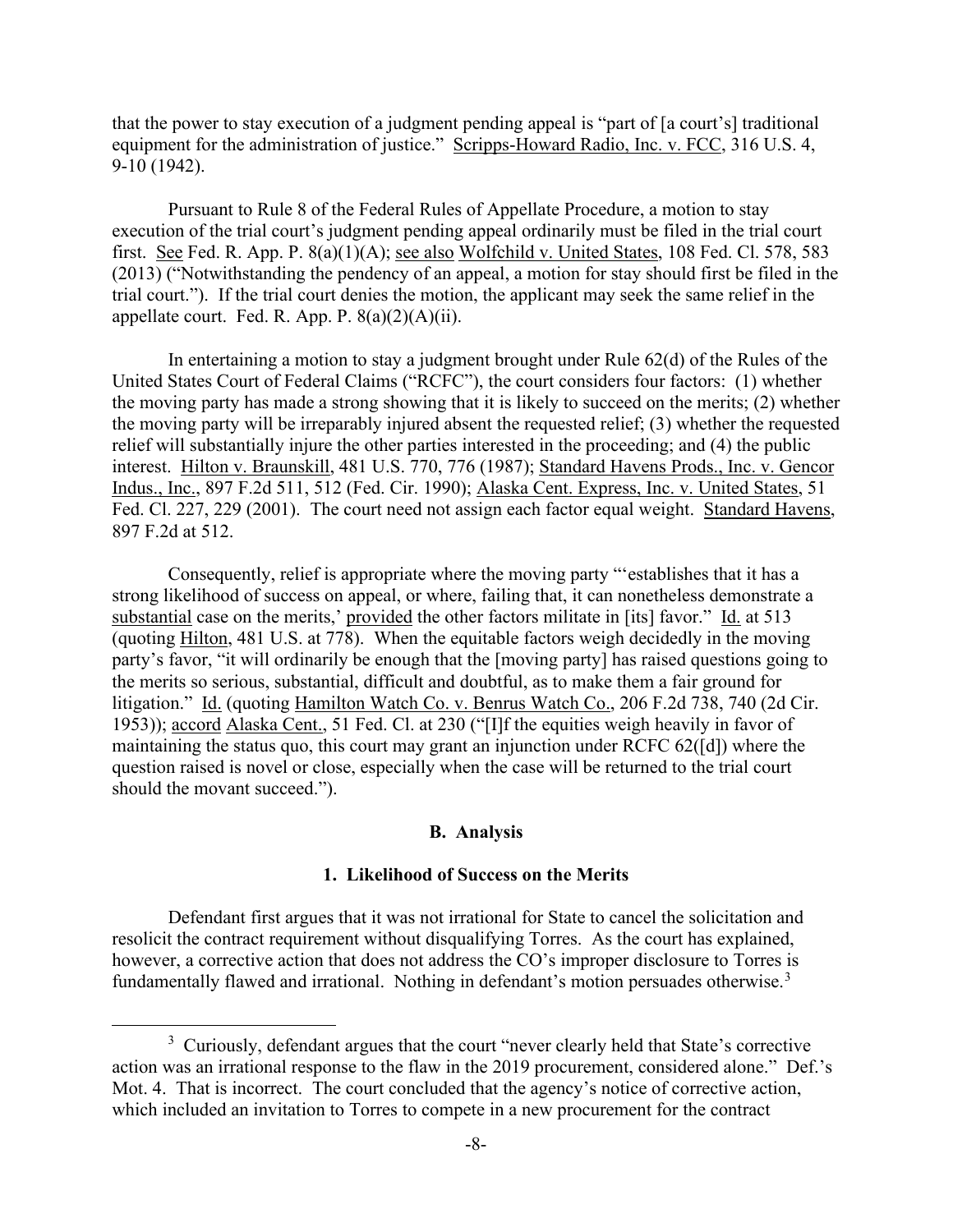Defendant's "rational corrective action" argument does not have a strong likelihood of success on appeal, for the reasons stated in the Opinion. See Alaska Cent., 51 Fed. Cl. at 230 ("If the court considered that [the movant requesting an injunction pending appeal] would succeed on the merits, it would not have ruled against [the movant] in the first place . . . .").

Defendant also contends that the court failed to consider how State might mitigate the CO's improper disclosure to Torres in a new procurement. Defendant did not raise this argument in either its motion for judgment on the administrative record or in its reply brief. In other words, in the briefing of the merits of SAGAM's protest, defendant did not suggest that a mitigation plan could potentially permit Torres to fairly compete against SAGAM in a new procurement.<sup>4</sup>

This mitigation argument is not likely to succeed, first, because the Federal Circuit rarely considers nonjurisdictional arguments raised for the first time on appeal. See, e.g., Novosteel SA v. United States, 284 F.3d 1261, 1274 (Fed. Cir. 2002) (discussing waiver, on appeal, of arguments not timely raised before the trial court). Second, defendant's speculation as to the potential effectiveness of a hypothetical, and unspecified, mitigation plan is not sufficient to counter the irrationality of the agency's actual corrective action reviewed by the court. The CO's improper disclosure to Torres tainted any potential contract award to Torres and rendered the issuance of a new solicitation fundamentally unfair and irrational. Accordingly, defendant's attack on the court's holding that the agency's corrective action was irrational is not likely to succeed on appeal and, indeed, fails to raise a substantial case on the merits.

Turning now to defendant's contention that this court lacks the authority to issue the type of injunctive relief awarded to SAGAM, the court states, at the outset, that defendant mischaracterizes the relief awarded. According to defendant, this court substituted its own remedy for the agency's corrective action and awarded the contract to SAGAM. See Def.'s Mot. 5-6 (stating that the court "lacks authority to substitute its own remedy" for a rational agency corrective action and that the court "lacked authority to order State to disqualify Torres and to award the contract to SAGAM"). The authority for this court to address irrational agency corrective action is well established. See, e.g., Sys. Application & Techs., Inc., v. United States, 100 Fed. Cl. 687, 719, 722 (2011) (finding the agency's corrective action to be irrational and awarding injunctive relief to the protestor), aff'd on the issue of jurisdiction, 691 F.3d 1374 (Fed. Cir. 2012).

It is also clear that when this court invalidates an agency's corrective action, a contract

requirement, was irrational. See SAGAM, 2021 WL 3140559, at \*10 & n.9 ("The court therefore agrees with SAGAM that the cancellation decision lacks a rational basis, as does State's plan to resolicit the requirement.").

<sup>4</sup> The court ordered supplemental briefing on four different proposals for injunctive or other relief that were suggested by the parties, but specifically instructed that these briefs did not provide an opportunity for the parties to present additional argument on the merits. Order, June 11, 2021.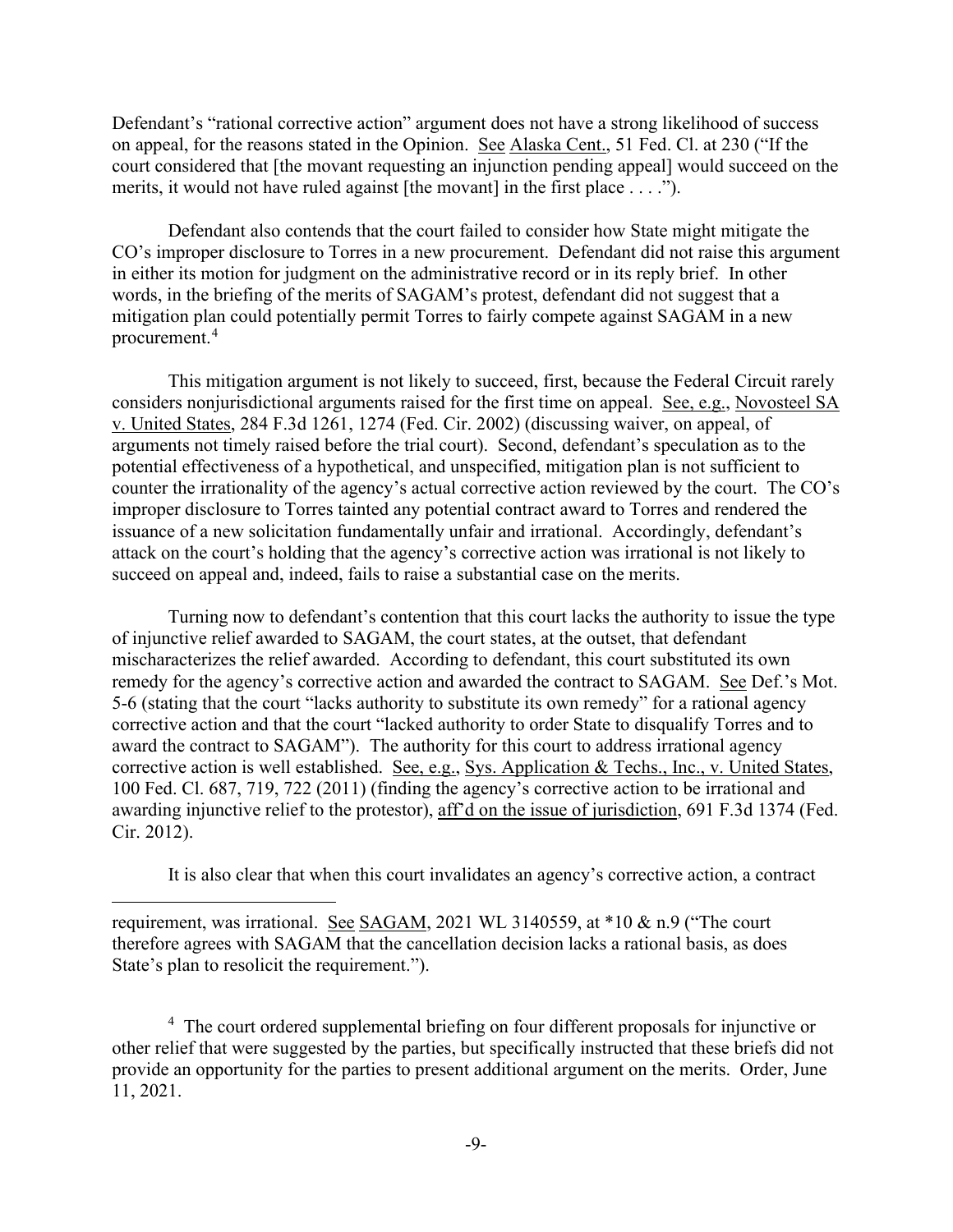award to the protestor may result. See id. at 720 (noting that the effect of the injunctive relief awarded in that case would mean that the protestor was "100% certain to be the contract awardee"). Although defendant argues that there is a distinction between restoring a contract award threatened by agency corrective action and directing an agency to award to the only lawful bidder remaining in the competition once the agency's errors have been corrected, the court's injunctive relief here was specifically tailored to address the circumstances of this procurement and the lack of fairness in State's treatment of SAGAM. The court's review of similar protest scenarios in its Opinion showed that improper disclosures to an offeror sometimes require disqualification to level the playing field; the court concluded that the disqualification of Torres was the "only reasonable corrective action" available to State here. SAGAM, 2021 WL 3140559, at \*13. The court also concluded that restoring this competition to its status quo before the irrational cancellation, disqualifying Torres, and then completing the award process with one offeror remaining in the competition was the only solution "that cures the PIA violation and does not penalize SAGAM for the improper behavior of the CO." Id. at \*17.

The court has considered defendant's arguments regarding the limited nature of this court's injunctive powers and does not believe that they are likely to succeed on appeal. The court also does not believe that defendant presents a substantial case on the merits. Although defendant contends that this court could not order State to disqualify Torres or to reinstate the competitive range it had established before the CO acted improperly, both of these actions are absolutely essential to comply with the FAR and to rationally respond to the CO's PIA violation.

The court acknowledges, nonetheless, that the CO's actions, which were contrary to law, were highly unusual and egregious. Thankfully, protests involving actual procurement integrity violations are relatively rare, as are injunctions issued in the context of corrective actions focused on such violations. Because of the sparseness of authority discussing injunctive relief in such circumstances, defendant's contentions regarding the scope of the court's injunction, when viewed in the most favorable light possible, may present a substantial issue for the Federal Circuit to consider on appeal. But even if this is true, the court must still consider the other factors set forth in Hilton.

## **2. Irreparable Harm to the United States**

The only irreparable harm argued by defendant is the potential that its appeal would be mooted absent a stay.<sup>5</sup> Under the mootness doctrine, when "the questions originally in controversy between the parties are no longer at issue, the case should generally be dismissed." Chapman L. Firm Co. v. Greenleaf Constr. Co., 490 F.3d 934, 939 (Fed. Cir. 2007). Here, defendant argues, if State awards the contract to SAGAM, its appeal of the court's judgment is highly likely to be ruled moot. The court does not agree that the potential applicability of the doctrine of mootness constitutes irreparable harm to the government.

 $5$  Defendant does not mention the agency's contract requirements, even once, in the context of the irreparable harm factor. It would appear, then, that the disqualification of Torres and the award of the contract to the remaining offeror in the competitive range would cause State no harm.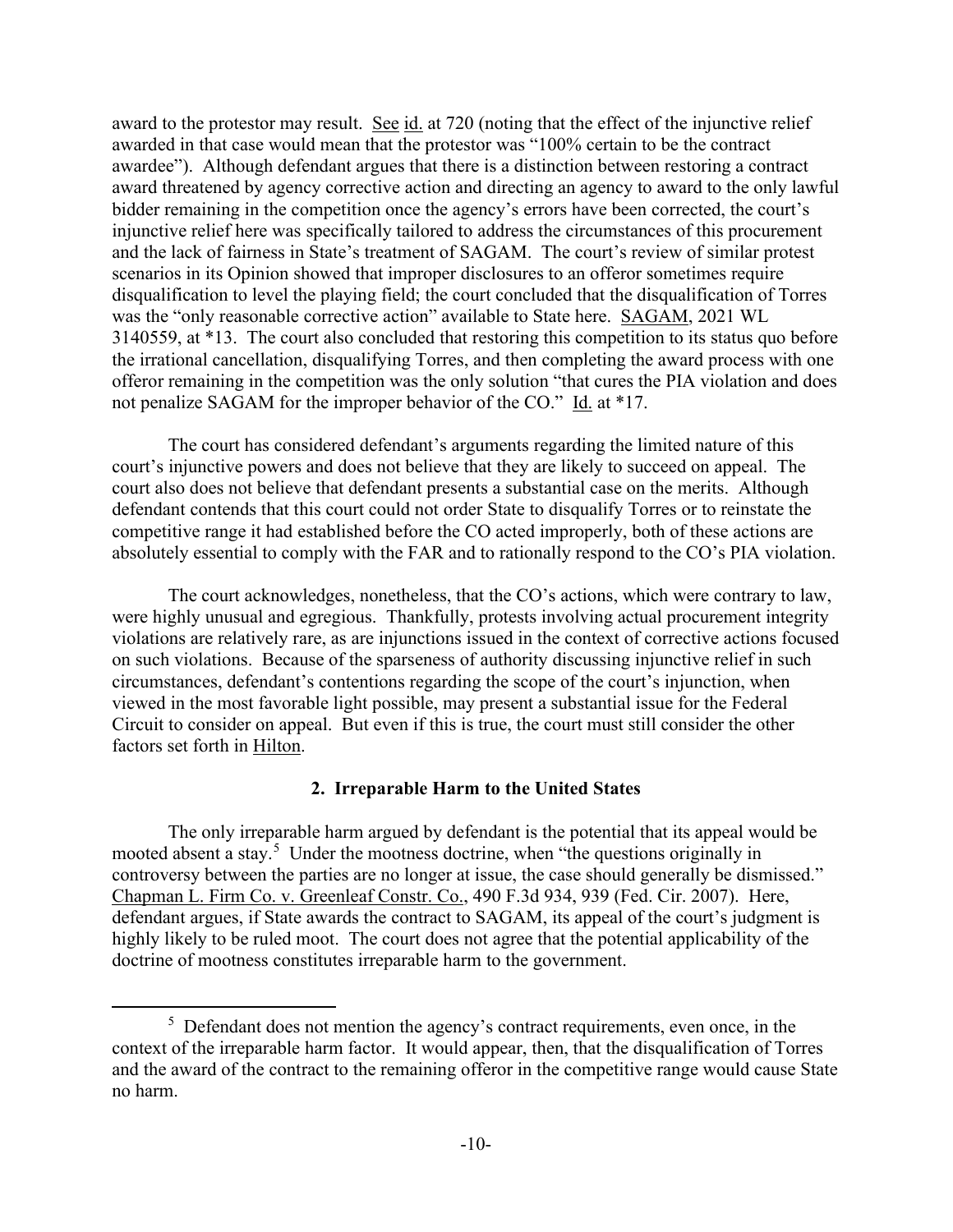First, if this court declines to stay the execution of its judgment, defendant can seek a stay from the Federal Circuit, providing it with the opportunity to avoid dismissal of its appeal on mootness grounds. Second, as defendant notes, there are exceptions to the doctrine of mootness. For example, there is

an exception to the mootness doctrine for a controversy that is "capable of repetition, yet evading review." That exception applies "only in exceptional situations," where (1) "the challenged action [is] in its duration too short to be fully litigated prior to cessation or expiration," and (2) "there [is] a reasonable expectation that the same complaining party [will] be subject to the same action again."

Kingdomware Techs., Inc. v. United States, 136 S. Ct. 1969, 1976 (2016) (alterations in original) (quoting Spencer v. Kemna, 523 U.S. 1, 17 (1998)). If the execution of the judgment is not stayed, defendant may have success invoking this exception before the Federal Circuit since that court has applied it twice this year in the bid protest context. NIKA Techs., Inc. v. United States, 987 F.3d 1025, 1027-28 (Fed. Cir. 2021); Veterans4You LLC v. United States, 985 F.3d 850, 856 n.3 (Fed. Cir. 2021). Dismissal of defendant's appeal on mootness grounds is far from certain. For this reason, defendant has not shown that it would suffer irreparable harm absent a stay and this factor does not weigh in its favor.

#### **3. Substantial Injury to the Other Party**

SAGAM, on the other hand, will suffer a substantial injury if the court's judgment is stayed. State was directed to disqualify Torres and reinstate the award process on June 25, 2021. Implicit in defendant's motion for a stay, filed August 30, 2021, is the reality that State had not yet complied with the court's judgment by that date. SAGAM, in its opposition brief, asserts that State continues to refuse to implement the court's judgment, "in direct contravention of the Court's Order." Pl.'s Opp'n 1.

State's extremely lethargic response to the court's order compounds the delays in this procurement caused by the CO's PIA violation. As noted by SAGAM, "SAGAM loses the benefits of the new contract opportunity, . . . in terms of . . . the potential impact on its workforce by having only a temporary contract in place, instead of being able to assure its employees of a longer-term employment opportunity that typically comes with a new contract award." Id. at 10. The CO, in a declaration filed by defendant on June 16, 2021, attested under penalty of perjury that SAGAM had already lost forty guards to employment opportunities elsewhere as of May 2021. Def.'s Suppl. Br. Ex. 1 at 3. SAGAM will suffer a substantial injury if State is allowed to further delay its compliance with the court's order pending appeal. This factor weighs against defendant's request for a stay of the court's judgment.

#### **4. Public Interest**

The public interest factor is also not in defendant's favor. Defendant argues that it is in the public interest for the Federal Circuit to review this court's judgment. But, as noted earlier in this opinion, it is far from certain that the government's appeal will be dismissed as moot, so the